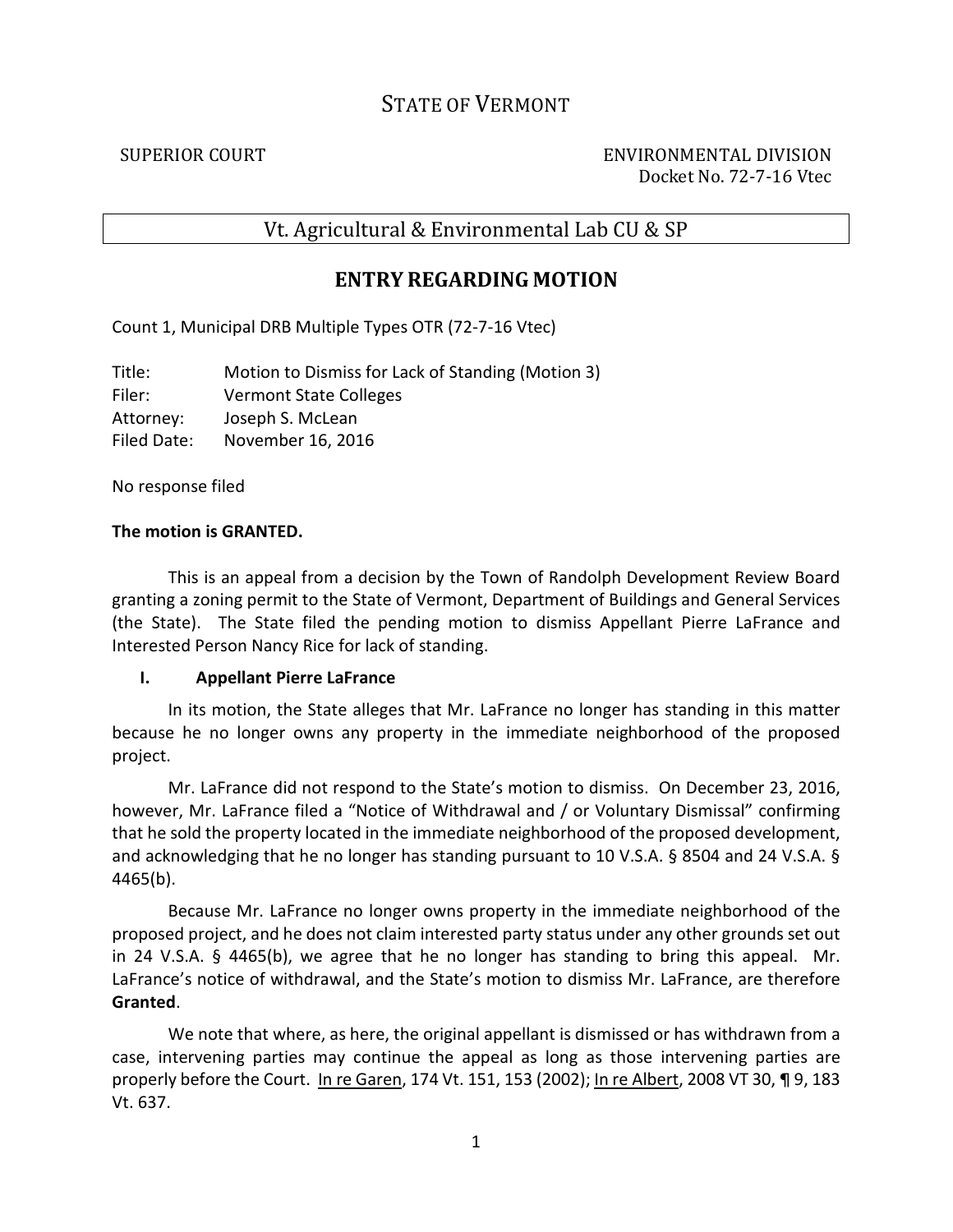#### **II. Interested Person Nancy Rice**

The State moves to dismiss Ms. Rice on procedural grounds because she entered her appearance after the deadline set by the statute and rules and because she failed to file a motion to intervene. In addition, the State argues Ms. Rice should be dismissed because she fails to qualify as an interested person and therefore has no standing.

We address the State's second argument first. An Interested Person who has participated in a municipal regulatory proceeding may appeal a DRB decision to this Court. 24 V.S.A. § 4471. Pursuant to 24 V.S.A. § 4465(b)(3), as applicable here, an Interested Person is:

A person owning or occupying property in the immediate neighborhood of a property that is the subject of any decision or act taken under this chapter, who can demonstrate a physical or environmental impact on the person's interest under the criteria reviewed, and who alleges that the decision or act, if confirmed, will not be in accord with the policies, purposes, or terms of the plan or bylaw of the municipality.

 While "immediate neighborhood" is not defined by statute, in order to determine whether a property is in the immediate neighborhood of a proposed project we "will consider the physical environment surrounding the project and the nexus between the project, the potential party, and the potential" party's property. Two Bad Cats, LLC Conditional Use, No. 169-12-14 Vtec, slip op. at 3 (Vt. Super Ct. Envtl. Div. May 29, 2015) (Walsh, J.) *aff'd*. In re Two Bad Cats LLC Conditional Use Permit, No. 2015-238 (Nov. 19, 2015) (unpub. mem.) (citations omitted). Distance between the potential party's property and the proposed project is one factor that we consider in determining "whether the party potentially could be affected by any aspects of the project which have been preserved for review on appeal." Id. (internal quotations omitted); see also In re Bostwick Rd.-2 Lot Subdivision & Final Plan Application, No. 2006-128, slip op. at \*2–3 (Jan. 2007) (unpub. mem.) (affirming Environmental Court's decision that party's property was not in the immediate neighborhood of a proposed project because the properties were not adjacent; they were separated by "extensive acreage, dense vegetation, and rolling hills" so that one was not visible from the other; and because there was no indication that traffic would be affected).

 On a motion to dismiss a party for lack of standings, we consider the facts in the light most favorable to the non-moving party. Bostwick Road Two-Lot Subdivision/ Meach Cove Real Estate Trust/ Kenneth Albert (Appeal of Senesac), No. 211-10-05 Vtec, slip op. at 5 (Vt. Envtl. Ct. Feb. 24, 2006) (Durkin, J.). Having said that, we note that Ms. Rice has not filed a response to the motion to dismiss, or in any way challenged the factual allegations set out in the motion to dismiss and the exhibits attached to that motion.

As the crow flies, Ms. Rice's residence at 539 South Randolph Road is situated half a mile or more from the proposed project. Mot. Dismiss Ex. D (Google Maps image). Between Ms. Rice's residence and the proposed project are woodlands, fields, an orchard, and the main campus of Vermont Technical College (VTC), which is made up of numerous buildings, parking areas, and internal roads. Id.; Mot. Dismiss Ex. E (map of VTC campus). The road from Ms. Rice's residence to the proposed project is more than half a mile long, and passes through Randolph Center. The proposed project would not be visible from Ms. Rice's residence, or from any other part of her property.

Because of the distance between Ms. Rice's property and the proposed project, and because of the natural features and man-made developments separating them, we conclude that